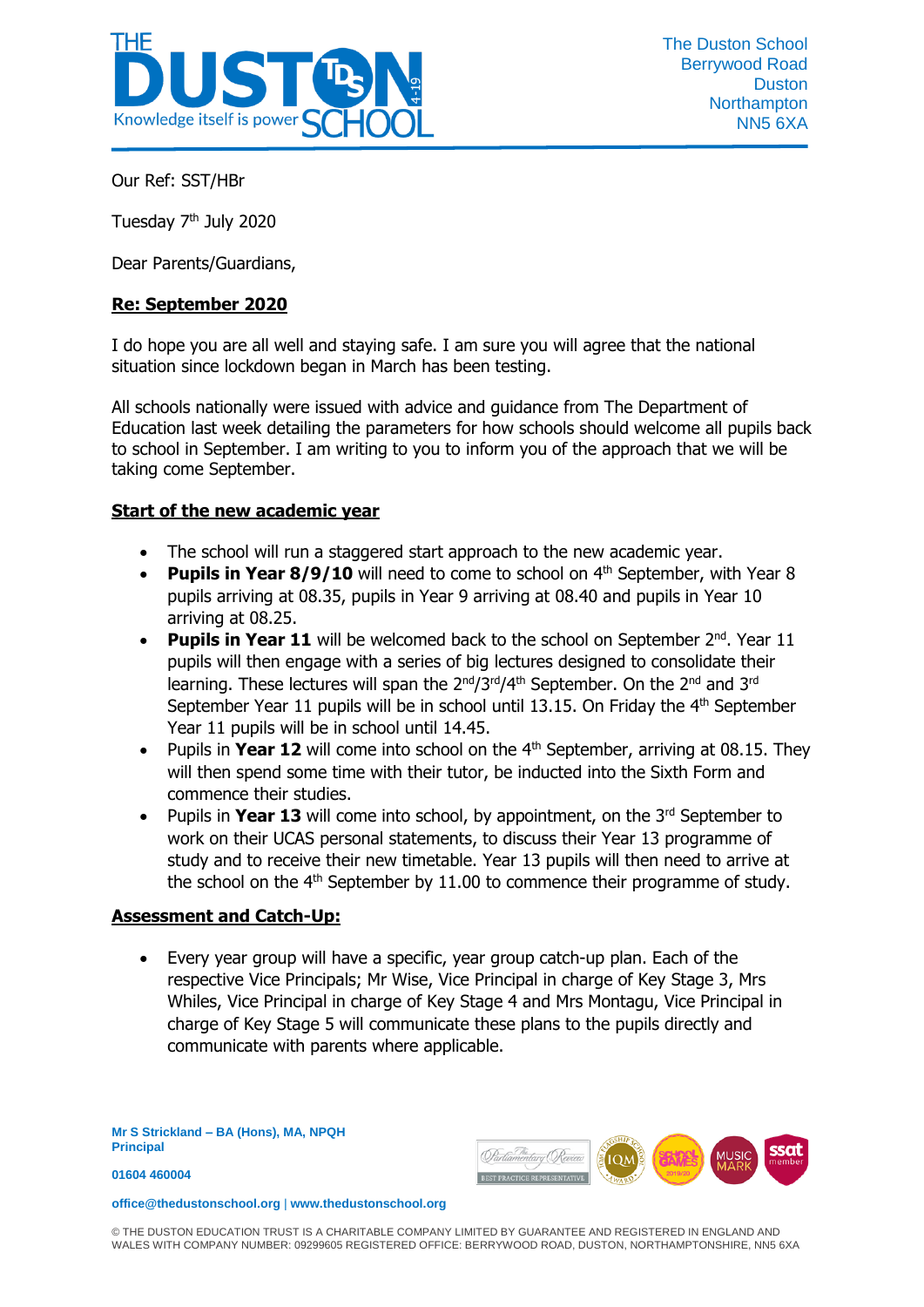

## **The New School Day:**

All schools have been presented with a huge challenge come the autumn in welcoming all pupils back to school but equally seeking, as per national guidance, to keep our pupils in bubbles. To achieve this and work within the parameters of the guidance as issued to all schools by the Department of Education we have had to make some drastic changes to the school.

The following details how the school will operate as of September for Terms 1 and 2 (the autumn term):

**1: Arrival to school –** We expect our pupils to arrive to school adhering to the following times:

08.15 – Post 16 08.20 – Year 11 08.25 – Year 10 08.30 – Year 7 08.35 – Year 8 08.40 – Year 9

Pupils in Years 7 to 11 will line up in either the quad or the main hall (weather pending) upon their arrival to school and will then be escorted to their tutor group base. As pupils enter their tutor base they will be expected to sanitise their hands. Every class will be equipped with hand sanitisers.

**2: The school day –** While we are operating under the new strict guidance that we have been issued with the school day will look different to how it would do normally. The timings of the day will change and look as follows:

08.45 – Tutor Time 09.00 – Period 1 10.00 – Period 2 11.00 – Break (will take place in the room that the pupils were taught in during period 2) 11.15 – Period 3 12.15 – Period 4. Please note that period 4 will include a 30 minute lunch, with pupils in Years 7/8/9 taking their lunch at 12.15 and pupils in Year 10/11/12/13 taking their lunch at 1.15. 1.45 – Period 5 2.45 – Staggered dismissal, one year group at a time will vacate the school premises.

**3: School Car Park -** Please do note that the school carpark will be closed to all parental and Post 16 vehicles until further notice. All pupils are encouraged to walk to school.

**Mr S Strickland – BA (Hons), MA, NPQH Principal**

**01604 460004** 



**office@thedustonschool.org** | **[www.thedustonschool.org](http://www.thedustonschool.org/)**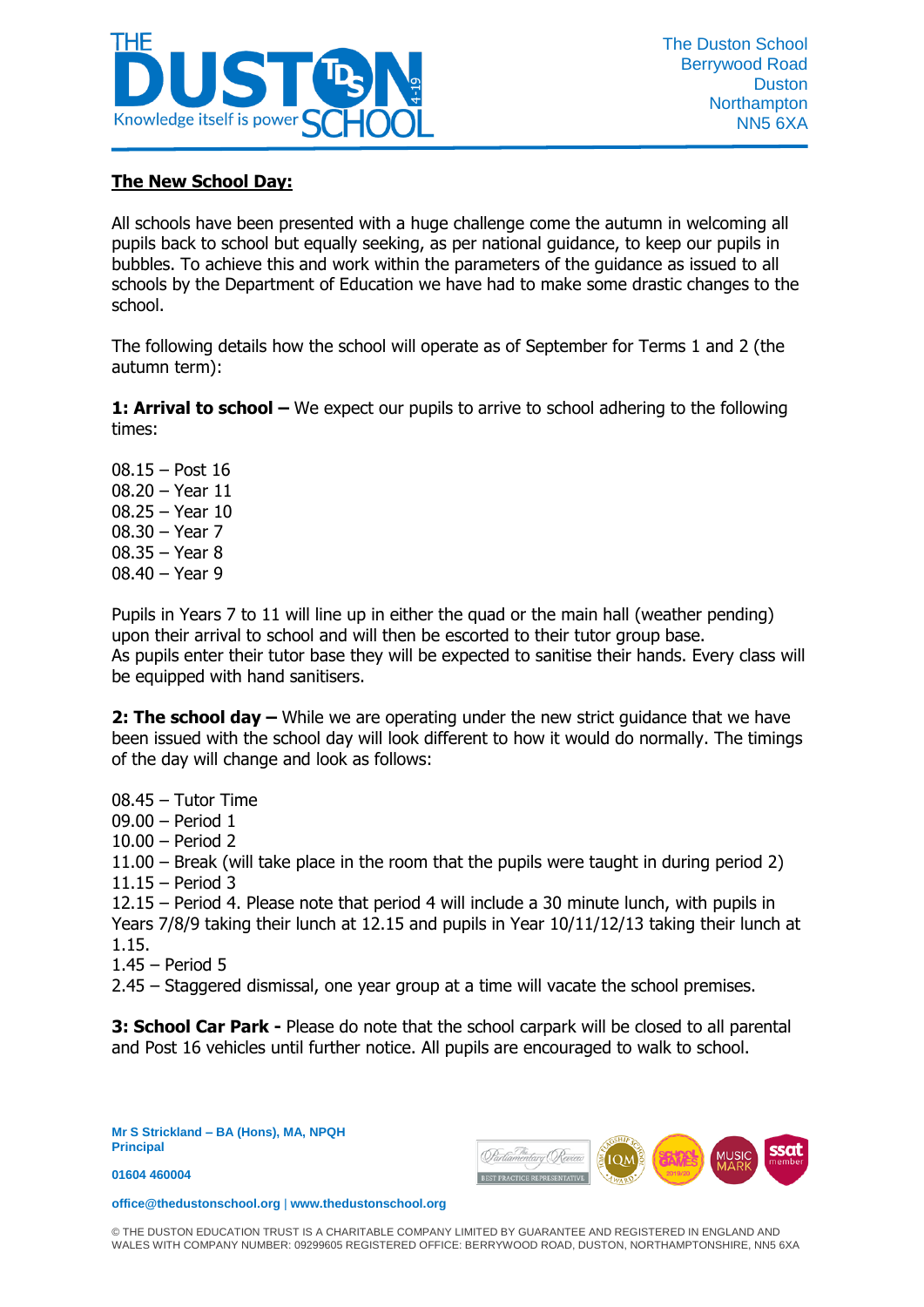

**4: Break and lunch –** Pupils are expected to bring a snack, a packed lunch and two water bottles to school each day. They will consume their break and lunch in their classrooms.

Please do note that the school will support pupils who are on Free School Meals or Pupil Premium with a snack and a lunch.

**5: Trips/Visits/Extra-Curricular Activities and Evening Commitments –** Ordinarily the school is a vibrant community come the end of a school day. Sadly, and until further notice, we have suspended all of our trips, visits, extra-curricular clubs and activities, events and parental consultation evenings that would normally be scheduled for the autumn term.

**6: Assemblies –** Sadly we will not operate assembly in the normal manner. Instead we will be issuing tutors with a pre-recorded assembly to play to their tutor group once a week.

**7: Movement in the day –** Every year group will occupy a set area of the school, allowing us to keep the in distinct year group bubbles. Pupils in Years 7/8/9 will be taught in their tutor groups and not move rooms throughout the day, unless they have PE. Pupils will need to get changed into their PE kit when they have PE and will be taught predominantly outside. Pupils in Years 10/11/12/13 will have to move rooms from one lesson to the next due to the nature of their GCSE or Post 16 options. However, they will remain based in the same section of the school. Pupils in Year 10 will also undertake PE. For pupils in Years 11/12/13 PE has been suspended. By and large the staff, not the pupils, will be moving across the school site.

**7: Tutor Groups –** We have had to recalibrate tutor groups in Year 8 and 9, so pupils are likely to find that they have a different tutor for Terms 1 and 2. Where applicable tutors will email parents within the first two weeks of the academic year to introduce themselves. This has been done purely to allow our pupils to be taught in tutor groups and to assist in minimising movement.

**8: Lockers and Knowledge Organiser Cases – Pupils will not be allowed to visit their** lockers during Terms 1 and 2. Pupils will need to carry their knowledge organiser case, pencil case, jacket, PE kit (if applicable) and food with them to their tutor room at the start of the day.

**9: Curriculum changes –** Please note that we have sadly had to suspend music, dance and drama for Year 7/8/9. We will use this time to teach our PSHE curriculum to our pupils.

**10: Fortnightly cultural capital talks –** Ordinarily we deliver cultural capital talks every two weeks to pupils in Year 7/8/9. These will be pre-recorded and played during a tutor time.

**11: One-way system –** A one-way system is in place across the school and will remain until further notice.

**Mr S Strickland – BA (Hons), MA, NPQH Principal**

**01604 460004** 



**office@thedustonschool.org** | **[www.thedustonschool.org](http://www.thedustonschool.org/)**